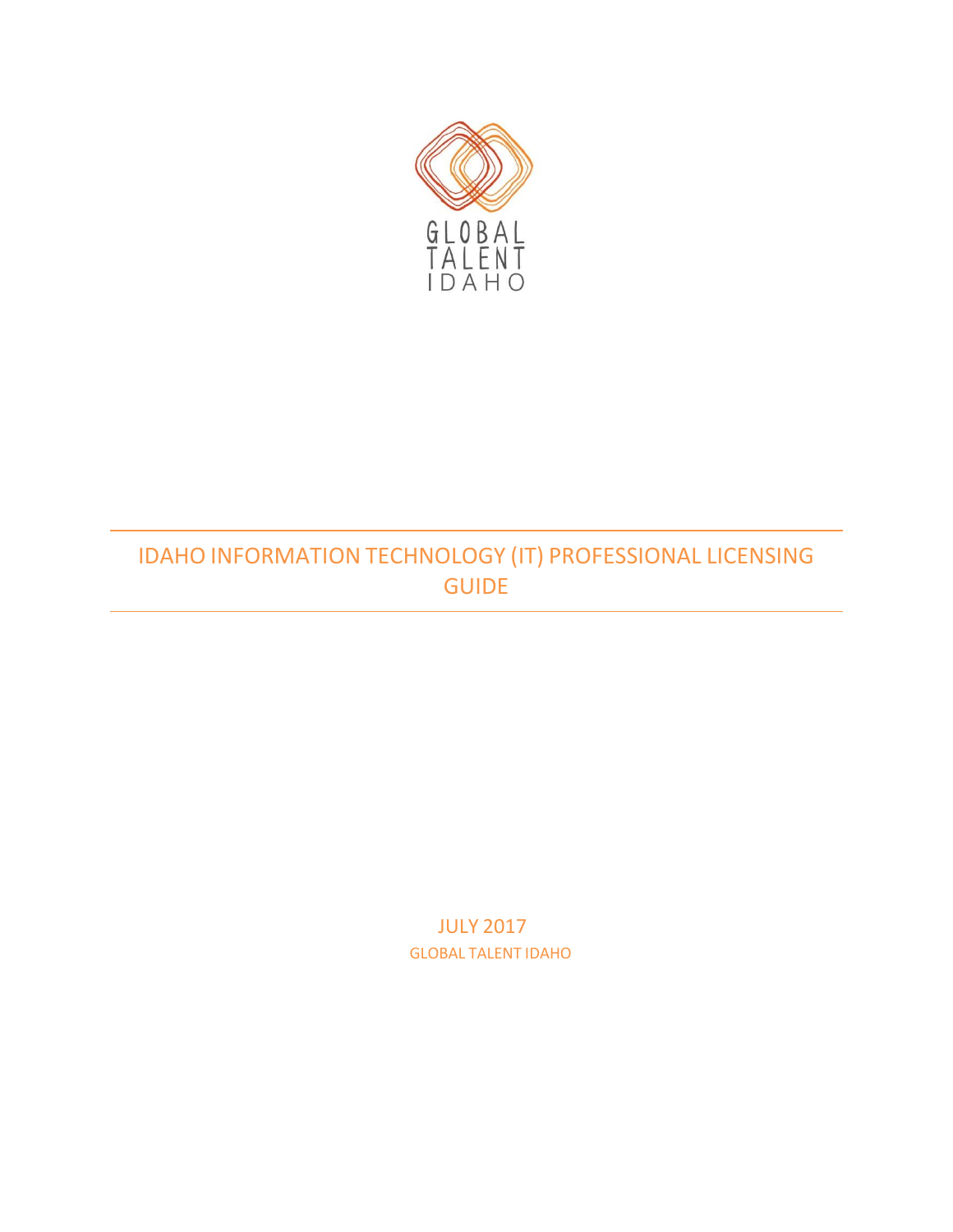### **IMPORTANT NOTIFICATION**

This licensing guide will give a brief overview of the top Information Technology (IT) professions as well as offer links to education and certification programs that will help you reach your goals. There are three main occupational areas in IT that this guide will address; Infrastructure, Software Development and Programming, and Information Support and Services. This guide will also highlight two career pathways for each occupational area that is popular in Idaho and the Treasure Valley and describe these professions more in depth. There is also a certification and credentialing section that will highlight key certifications that will be useful to have when applying for jobs.

## **1. HOW THE PROFESSION IS ORGANIZED IN IDAHO** [\(Back To Top\)](#page-0-0)

#### **INTRODUCTION**

The profession of Information Technology (IT) in Idaho is an unregulated field. There are credential requirements for many of the fields in IT, but they do not require licensure or registration processes by the state government.

The three main areas of IT this guide will be addressing is as follows:

- Infrastructure
- Software development and programming
- Information support and services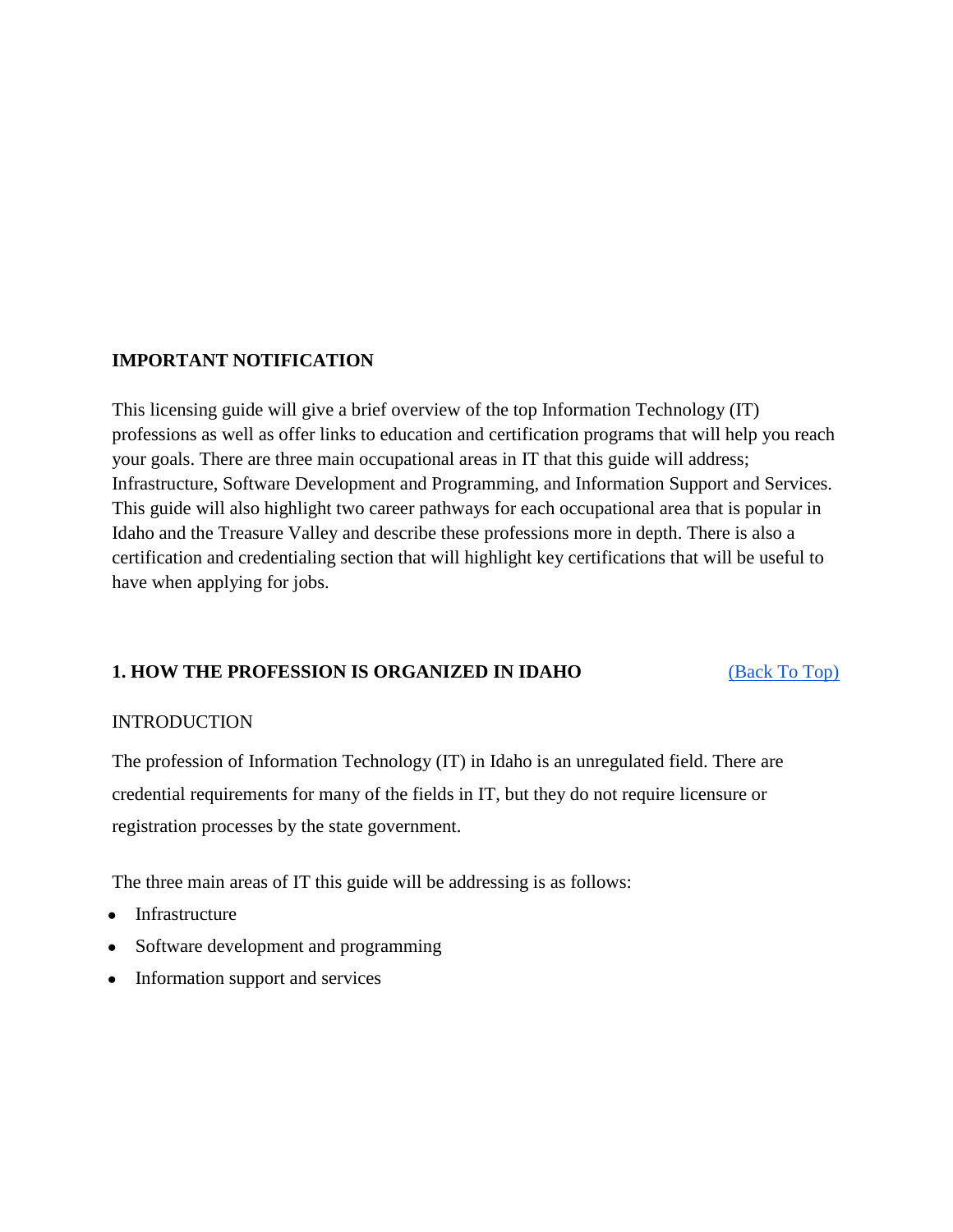| <b>IT Infrastructure positions</b> | Software development and            | <b>IT Information support</b> |
|------------------------------------|-------------------------------------|-------------------------------|
|                                    | programming positions               | and services positions        |
|                                    |                                     |                               |
| <b>IT Infrastructure Architect</b> | <b>IT Software Architect</b>        | Web Developer                 |
| IT Infrastructure Engineer         | <b>IT Software Business Analyst</b> | Network engineer              |
| Server Engineer                    | <b>IT Software Developer</b>        | Technical consultant.         |
| Network Systems Engineer           | <b>IT Software Database</b>         | <b>Technical sales</b>        |
|                                    | Administrator                       | representative                |
| Network Administrator              | <b>IT Software Quality Analyst</b>  | account manage                |
| <b>IT Infrastructure Tech</b>      | Software tester.                    | Sales executive.              |
| Support                            |                                     |                               |
| Desktop Support                    | Computer systems analyst            | product planner,              |
| <b>Help Desk</b>                   | Information security analyst        | Master scheduler.             |
| PC Tech                            | IT consultant                       | Multimedia programmer         |
| Computer user support              | Mobile application developer        | Computer forensic             |
| specialist                         |                                     | investigator                  |
| Cloud architect                    | Data Modeler                        | Health IT specialist          |

IT is a very innovative field of employment and requires individuals who are able to adapt to changes of the industry. The industry is also highly competitive and even though degrees are not required for most of the careers, it is important to know that a B.S. or B.A. degree might give you an edge in being hired over others.

The Idaho IT Professional Guide is going to provide the following information:

● Provide an overview of in-demand employment information for both IT infrastructure and software development in Boise and Idaho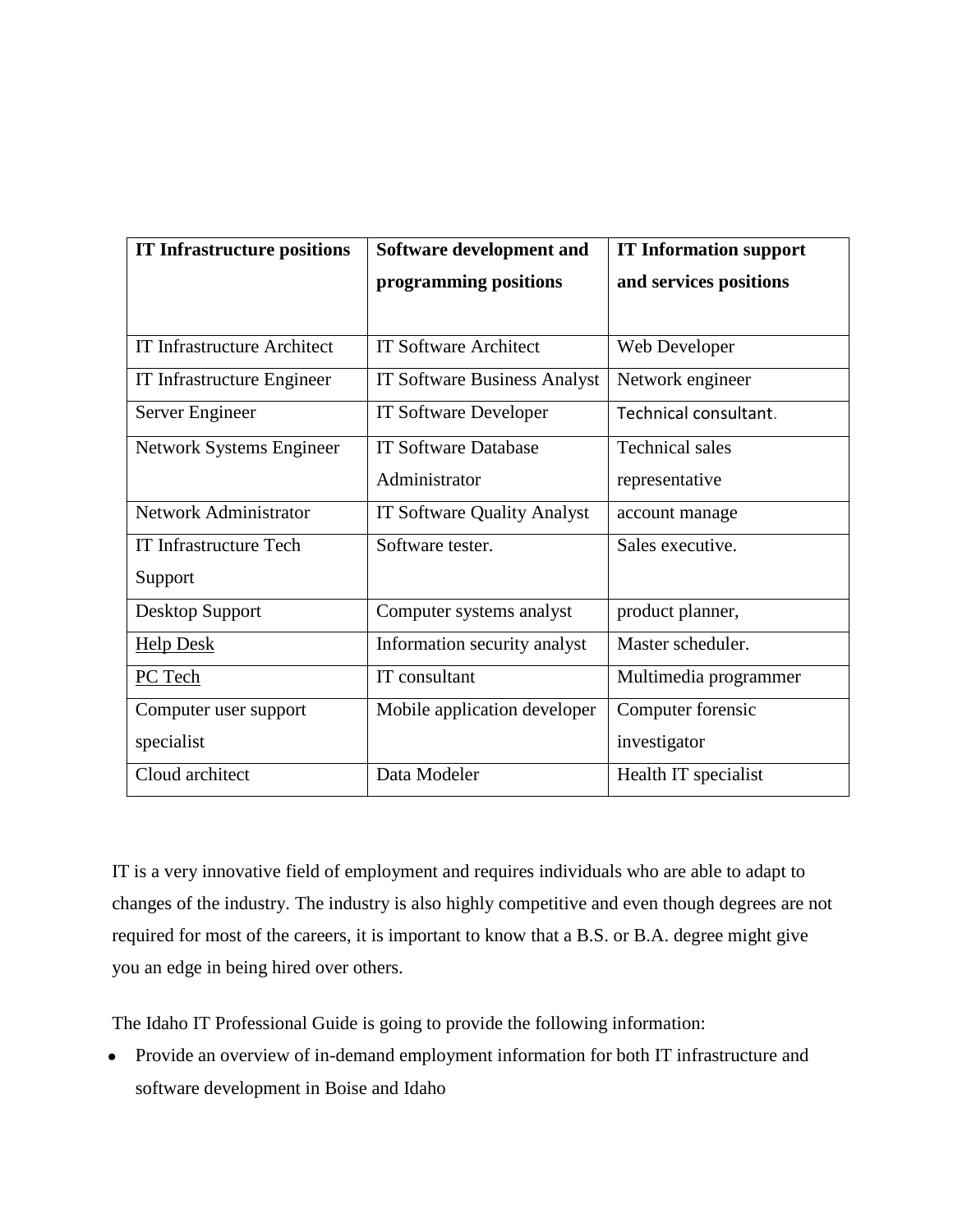- Provide information about skills and certifications that can help you prepare for employment
- Share knowledge about US workplace culture and information pertinent to foreign IT Professionals.
- Provide career resources for Idaho employment

## FURTHER INFORMATION

The [Bureau of Labor Statistics Occupational Outlook Handbook,](http://www.bls.gov/ooh/computer-and-information-technology/home.htm) has additional information on the wide array of IT Professions in the US. Although this is a broad overview of the process, the specifics on credentials and certifications will be highlighted with links that you can use to learn more information.

## **2. IT INFRASTRUCTURE** [\(Back To Top\)](#page-0-0)

## **OVERVIEW**

The following roles in IT Infrastructure are organized by hierarchy:

IT Infrastructure Architect: high-level systems analyst who works with chief information officers (CIOs) and other decision-makers to assess needs, design all networks, and choose vendors. Often project-based work, unless the system being created and maintained is very large in scale. In addition to technical, analytical, and project management skills, this role demands constant client contact and excellent communication skills.

IT Infrastructure Engineer: implement architects' projects and have a more permanent role in maintaining systems.

- Server Engineer: works exclusively on the server network by designing and supporting the equipment that provides the operational capacity for an IT system.
- Network Systems Engineer: works on Local Area Network (LAN) and Wide Area Network (WAN) connectivity using equipment (e.g. switches, routers, cabling), protocols and software to connect all networked devices. There has been significant growth in WANs as companies of all sizes connect global offices and support mobile and remote users.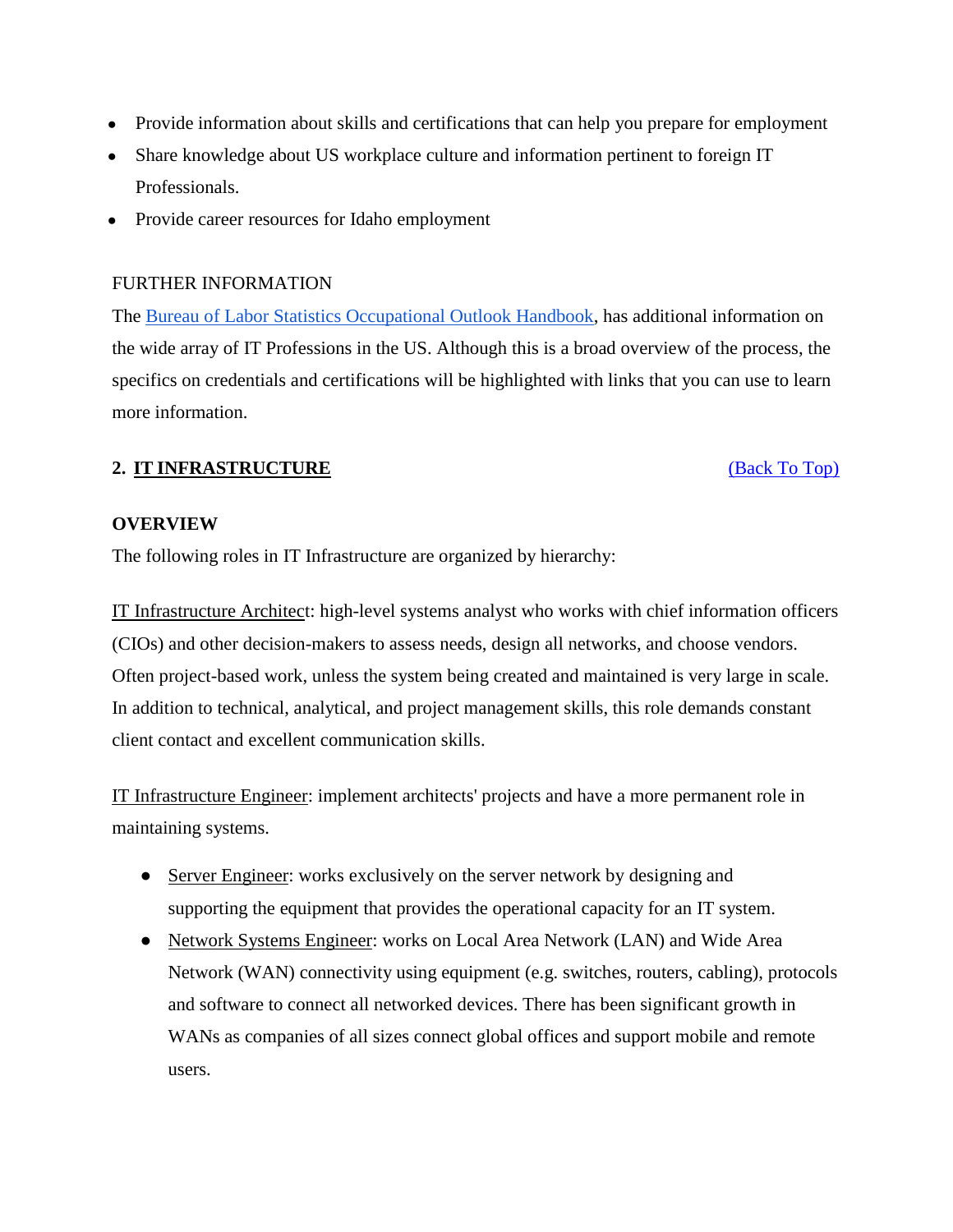• Network Administrator: manages users on the network and provides some server support. This role is in decline: these responsibilities are usually managed by services such as tech support.

IT Infrastructure Tech Support: implements service request management, incident and problem management, change and configuration management, and user self-service configuration management.

- Desktop Support: trouble-shoots end-user problems with hardware and software and often provides basic server support. This position is the most common within tech support and is an on-site role which involves face-to-face interactions.
- Help Desk: works entirely over the phone/network to help end users. While this work is often done from other countries, there is a growing concern about the quality of remote support and, as a result, companies are offering these jobs in the U.S.. Strong verbal communication skills are essential.
- PC Tech: traditionally handles Install, Moves, Adds, and Changes or IMAC activities, setting up or modifying people's workstations (hardware and software) in an organization. In a difficult economy, companies may try to eliminate this role or use outsourcing on an as-needed basis.

#### **FOCUS ON: COMPUTER HARDWARE ENGINEERS** [\(Back To Top\)](#page-0-0)

**Job Description**: Computer hardware engineers research, design, develop, and test computer systems and components such as processors, circuit boards, memory devices, networks, and routers. These engineers discover new directions in computer hardware, which generate rapid advances in computer technology. Computer hardware engineers usually work in research laboratories that build and test various types of computer models. Most work in high-tech manufacturing firms.

**Education needed**: Bachelor's degree from an accredited program. Most entry-level computer hardware engineers have a bachelor's degree in computer engineering, although a degree in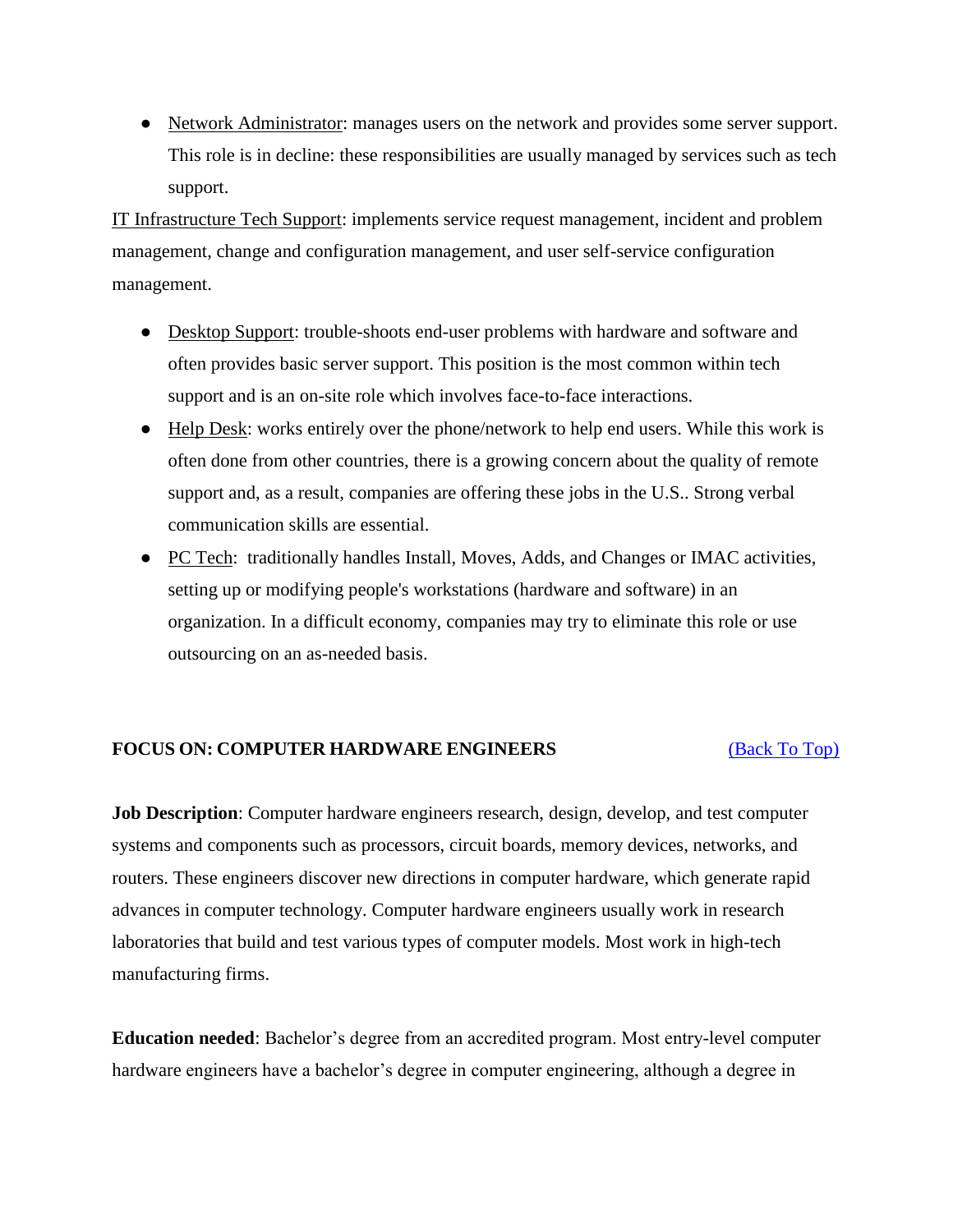electrical engineering or computer science also is generally acceptable. The coursework should provide a solid background of math, science, and computer programming.

**Educational Attainment**: Boise State University's College of Engineering offers a wide variety of degrees through their accredited program. Follow the links for [Electrical and Computer](http://coen.boisestate.edu/ece/)  [Engineering](http://coen.boisestate.edu/ece/) and [Computer Science](http://coen.boisestate.edu/cs/) for more detailed information.

**Soft skills description**: Hardware engineers are expected to work collaboratively in teams and meet individual deadlines. They also are expected to work evenings and weekends in order to meet deadlines or help clients with problems. A successful hardware engineer will have good social skills, be flexible, and self-motivated. Additionally, hardware engineers must have a high level of analytical, creative, and critical thinking abilities in order to solve problems and develop new innovations.

**Other useful credentials for career**: Some large firms or specialized jobs may require a master's degree in computer engineering. All engineers must continue their learning over the course of their careers in order to keep up with rapid advances in technology. Many large employers, such as IBM, Microsoft, and Intel offer additional certification and continual educational programs.

For a thorough list of certifications relating to computer hardware engineers, follow thi[s](http://www.careeronestop.org/toolkit/training/find-certifications.aspx?keyword=Computer%20Hardware%20Engineers&ajax=occ&direct=0) [link.](http://www.careeronestop.org/toolkit/training/find-certifications.aspx?keyword=Computer%20Hardware%20Engineers&ajax=occ&direct=0)

**Salary and Career Outlook**: Idaho currently employs nearly 300 computer hardware engineers, mostly in the Boise metropolitan area. Idaho has a below average concentration of hardware engineers compared to the rest of the U.S. and are expected to earn an annual salary of \$99,000. The occupation is expected to grow at a 7% rate between 2012-2022. Most of the growth in computer engineering is expected to come from software development (discussed later).

#### **FOCUS ON: COMPUTER SYSTEMS ADMINISTRATION** [\(Back To Top\)](#page-0-0)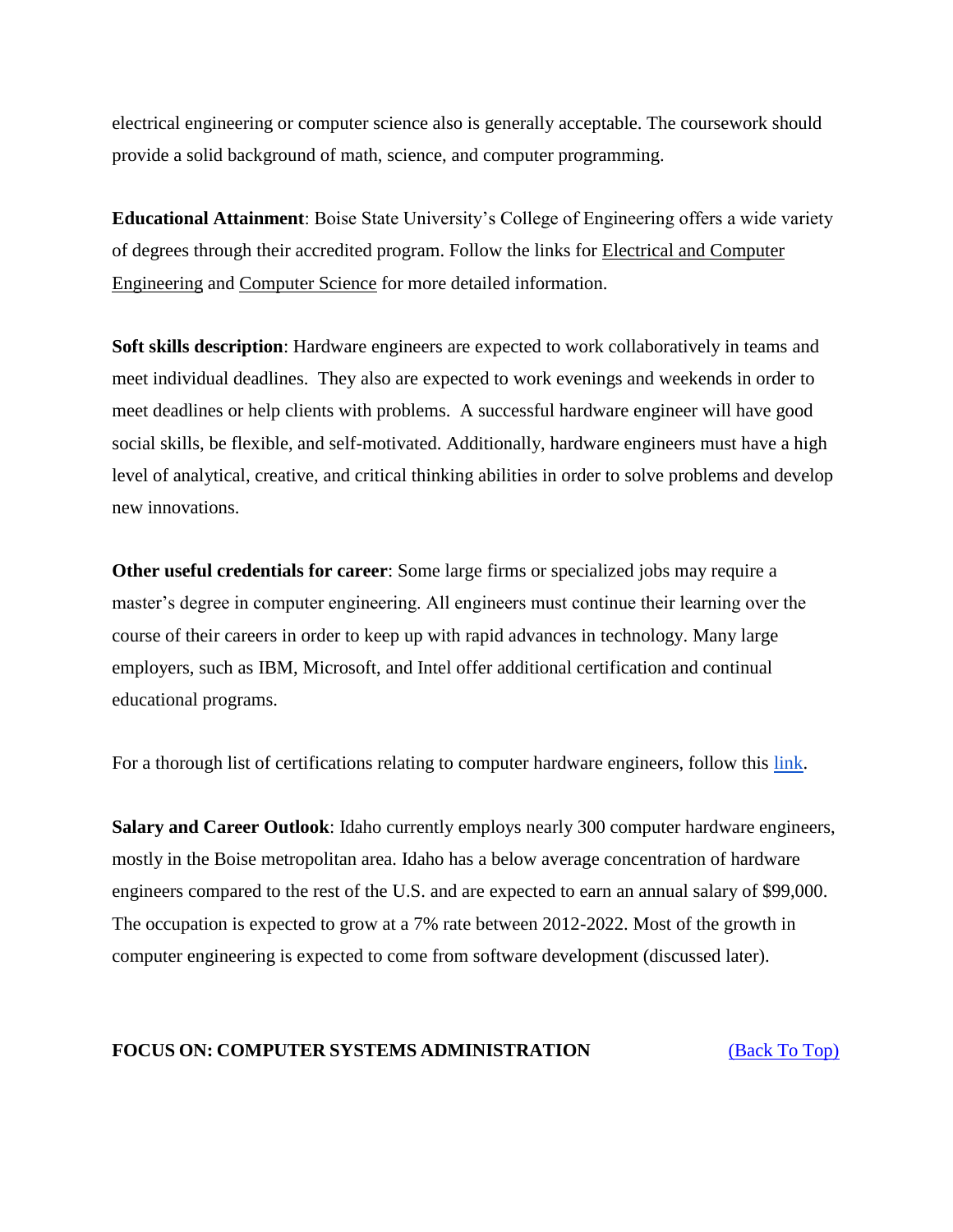**Job Description:** Computer networks are critical parts of almost every organization. Network and computer systems administrators are responsible for the day-to-day operation of these networks. They organize, install, and support an organization's computer systems, including local area networks (LANs), wide area networks (WANs), network segments, intranets, and other data communication systems. Network and computer systems administrators work with the physical computer networks of a variety of organizations and therefore are employed in many industries.

**Education needed:** Although some employers require only a postsecondary certificate, most require a bachelor's degree in a field related to computer or information science. There are degree programs that focus on computer network and system administration. However, because administrators work with computer hardware and equipment, a degree in computer engineering or electrical engineering usually is acceptable as well. Programs in these fields usually include classes in computer programming, networking, or systems design.

**Educational Attainment:** The College of Western Idaho offers an Associate degree in Network Administration, as well as, intermediate and advanced technical certificates. Follow the [CWI link](http://cwidaho.cc/program/network-administration#overview) for more information.

Boise State University's Information Technology Management program offers a Bachelor degree and a wide range of courses suitable for this career path. Additionally, the program can work in specific career certifications to cater to student needs. Follow the [BSU link](https://cobe.boisestate.edu/itscm/majors-and-courses/it-management/) for more information.

**Soft skills description**: This career involves a high level of social interaction involving several different modes of communication between a company's employees and managers regarding computer needs. Employment in this field often requires overtime and off-hour work, so schedule flexibility is important. Critical thinking and problem solving skills are important in order to cater to the individual needs of a business's computer and network capabilities.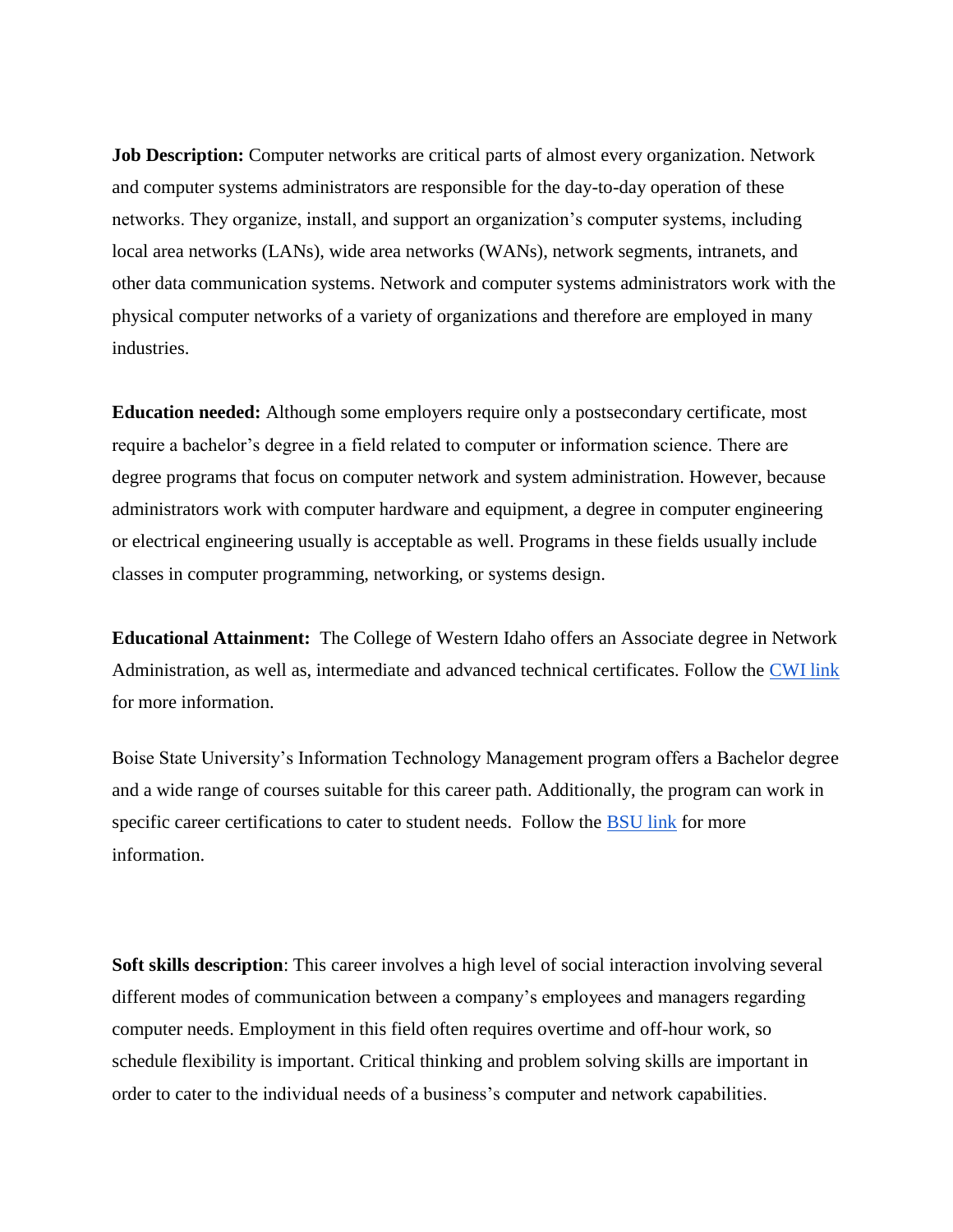**Other useful credentials for career**: Certification programs are generally offered directly from vendors or from vendor-neutral certification providers. Certification validates knowledge and best practices required from network and computer systems administrators. Companies may require their network and computer systems administrators to be certified in the product they use. Microsoft and Cisco offer some of the most common certifications.

For a thorough list of network and computer systems administrator certifications, follow thi[s](http://www.careeroverview.com/usa/idaho/boise/computers-and-mathematics/computer/network-and-computer-systems-administrator/) [link.](http://www.careeroverview.com/usa/idaho/boise/computers-and-mathematics/computer/network-and-computer-systems-administrator/)

**Salary and Career Outlook**: The field of Network and Computer Systems Administrators is considered a large occupation in Idaho, employing over 1,400 people. The occupation is estimated to grow over 10% in the next 10 years with 37 expected annual job openings. The majority of the jobs can be found in the Boise metropolitan area, but are also dispersed throughout Idaho. The annual median salary in Idaho is \$61,000.

#### **3. IT SOFTWARE DEVELOPMENT** [\(Back To Top\)](#page-0-0)

This area of IT touches all aspects of the Software Development Life Cycle (SDLC). It centers on creating, testing, maintaining and improving web or desktop software applications or 'Apps' (programs) as well as integrating them with an organization's other software and infrastructural systems. Maintenance is the ongoing support of applications once they are installed.

#### **OVERVIEW**

IT Software Architect: high-level systems analyst or software engineer who works with clients within an organization to do a full survey of needs, consider available resources and business objectives, and make choices about the major requirements for the application. Among others, this will include a choice of programming language (e.g. Java, C#), platform, components of the user interface, and back-end needs that users won't see, such as the database. There are fewer opportunities in this career because it is a senior position.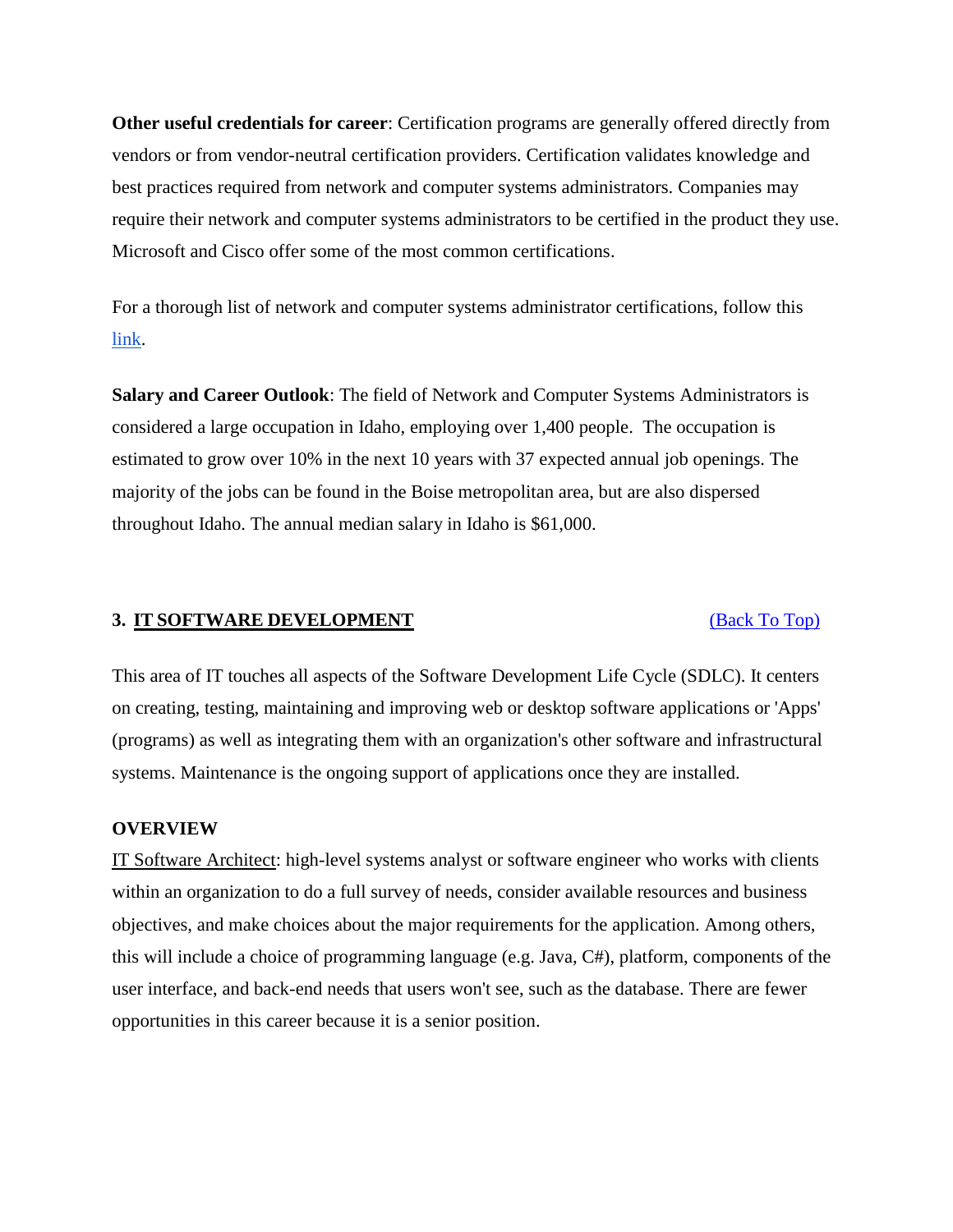IT Software Business Analyst: another systems analyst who serves as an intermediary between the main software architect and the developers. However, many companies currently cutting costs will expect the architect and developers to cover this role, which makes this position scarce.

IT Software Developer: builds the application in every detail after the architect creates the blueprint. This position is in very high demand. Development work can be looked at in terms of three aspects of a software application:

- Front-end or user development: all the work that will affect the user interface (UI); anything on display
- Middle development: this is the bulk of development work with a focus on coding/programming
- Back-end: setting up site data storage and retrieval mechanisms through tools such as a SQL server

IT Software Database Administrator: usually involved in occasional high-level database maintenance or troubleshooting. Responsible for reviewing and testing the database before an application is complete; has a higher level of access than developers. This can be a more limited job category since this role is not needed continuously.

IT Software Quality Analyst: thoroughly tests the application for problems and marks these for debugging by developers. This position is declining since the bulk of changes in an application occur before it has been launched. Developers are increasingly being required to manage quality assurance.

#### **FOCUS ON: COMPUTER SOFTWARE ENGINEER** [\(Back To Top\)](#page-0-0)

**Job Description:** Software Engineers are the creative minds behind computer programs. Some develop the applications that allow people to do specific tasks on a computer or another device. Others develop the underlying systems that run the devices or that control networks.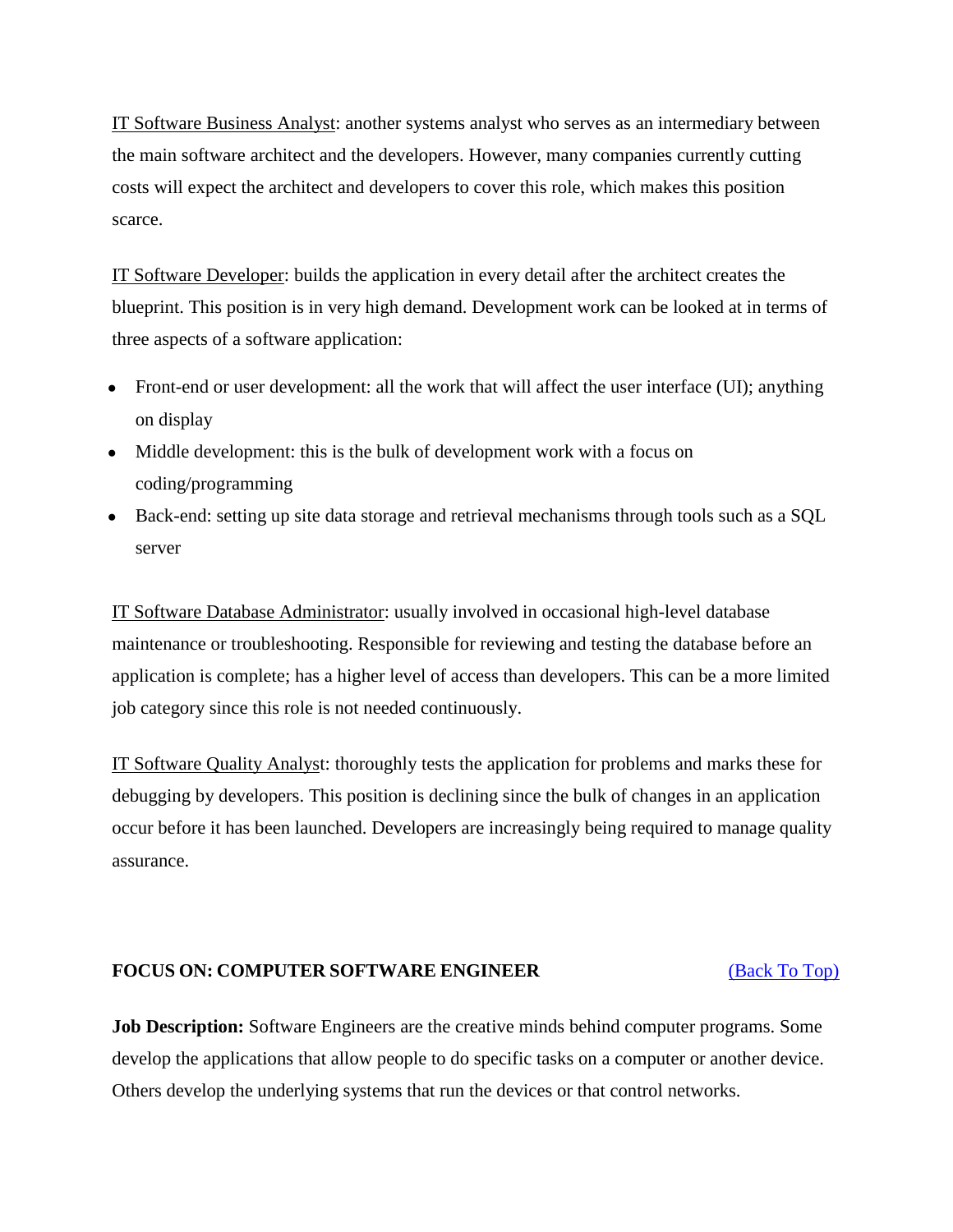**Education needed**: Software developers usually have a bachelor's degree, typically in computer science, software engineering, or a related field. A degree in mathematics is also acceptable. Computer science degree programs are the most common, because they tend to cover a broad range of topics, especially computer programming. Throughout their career, developers must keep up to date on new tools and computer languages.

**Educational Attainment**: Boise State University's College of Engineering offers a wide variety of degrees through their accredited program. Follow the links for [Electrical and Computer](http://coen.boisestate.edu/ece/)  [Engineering](http://coen.boisestate.edu/ece/) and [Computer Science](http://coen.boisestate.edu/cs/) for more detailed information.

The College of Western Idaho offers an Associate degree and an Advanced Technical Certificate in Software Development. For more information follow thi[s](http://cwidaho.cc/program/software-development#overview) [link.](http://cwidaho.cc/program/software-development#overview)

**Soft skills description**: Software engineers are expected to work collaboratively in teams and meet individual deadlines. A successful software engineer will have good communication skills, be flexible, and self-motivated. Additionally, software engineers must have a high level of analytical, creative, and critical thinking abilities in order to solve problems and develop new innovations.

**Other useful credentials for career**: Some large firms or specialized jobs may require a master's degree in computer engineering. All engineers must continue their learning over the course of their careers in order to keep up with rapid advances in technology. Many large employers, such as IBM, Microsoft, and Intel offer additional certification and continual educational programs.

For a thorough li[s](http://www.careeroverview.com/usa/idaho/boise/computers-and-mathematics/computer/software-engineer/)t of certifications relating to software engineers, follow this [link.](http://www.careeroverview.com/usa/idaho/boise/computers-and-mathematics/computer/software-engineer/)

**Salary and Career Outlook**: Idaho currently employs about 3000 computer software engineers where majority of the jobs can be found in the Boise metropolitan area, but are also dispersed throughout Idaho. The occupation is estimated to grow nearly 15% in the next 10 years with 90 expected annual job openings. The annual median salary in Idaho is \$75,000.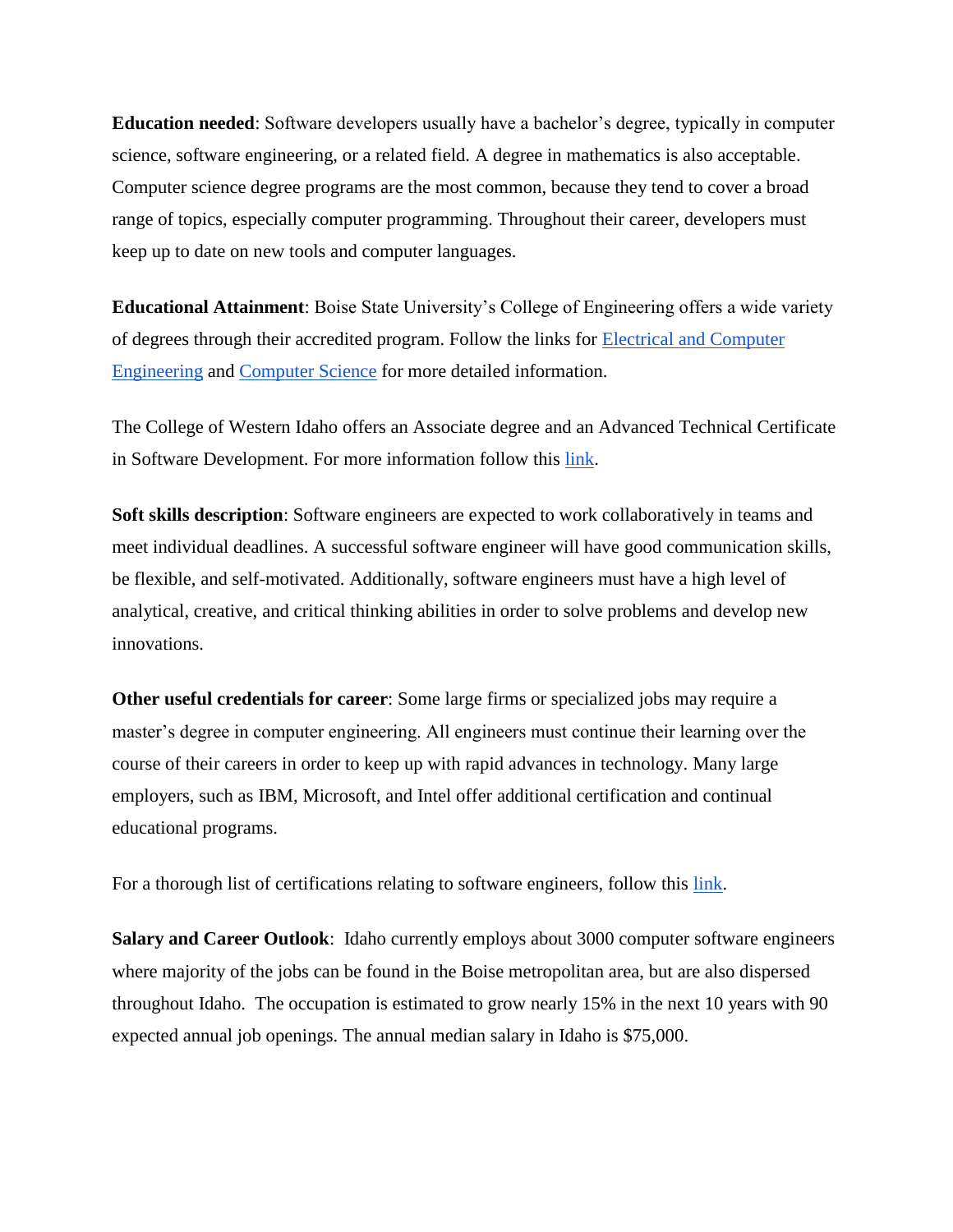#### **FOCUS ON: COMPUTER SYSTEMS ANALYST** [\(Back To Top\)](#page-0-0)

**Job Description:** Computer systems analysts study an organization's current computer systems and procedures and design information systems solutions to help the organization operate more efficiently and effectively. They bring business and information technology (IT) together by understanding the needs and limitations of both.

**Education needed**: A bachelor's degree in a computer or information science field is common, although not always a requirement. Because these analysts are heavily involved in the business side of a company, it may be helpful to take business courses or major in management information systems. Systems analysts must understand the industry of the company that employs them.

**Educational Attainment**: Boise State offers degree seeking programs for Computer Systems Analysts through their [ITM program](https://cobe.boisestate.edu/itscm/majors-and-courses/it-management/) and [Computer Science program.](http://coen.boisestate.edu/cs/undergraduates/bscs/)

**Soft skills description**: Analysts must interpret complex information from various sources and be able to decide and communicate the best way to move forward on a project. They must also be able to figure out how changes may affect the project. Creative problem solving skills are very important in this field.

**Other useful credentials for career**: Many systems analysts continue to take classes throughout their careers so they can learn about new and innovative technologies. Technological advances come so rapidly in the computer field that continual study is necessary to remain competitive. Computer Systems Analysts can obtain voluntary certification from the hardware and software manufacturers who offer certification programs on their products. Certification is occasionally required for employment.

For a thorough list of certifications relating to computer systems analysts, follow this [link.](http://www.careeroverview.com/usa/idaho/boise/computers-and-mathematics/computer/computer-systems-analyst/)

**Salary and Career Outlook**: The field of Computer Systems Analysts is considered a large occupation in Idaho, employing over 1,000 people. The occupation is estimated to grow nearly 22% in the next 10 years with 39 expected annual job openings. The majority of the jobs can be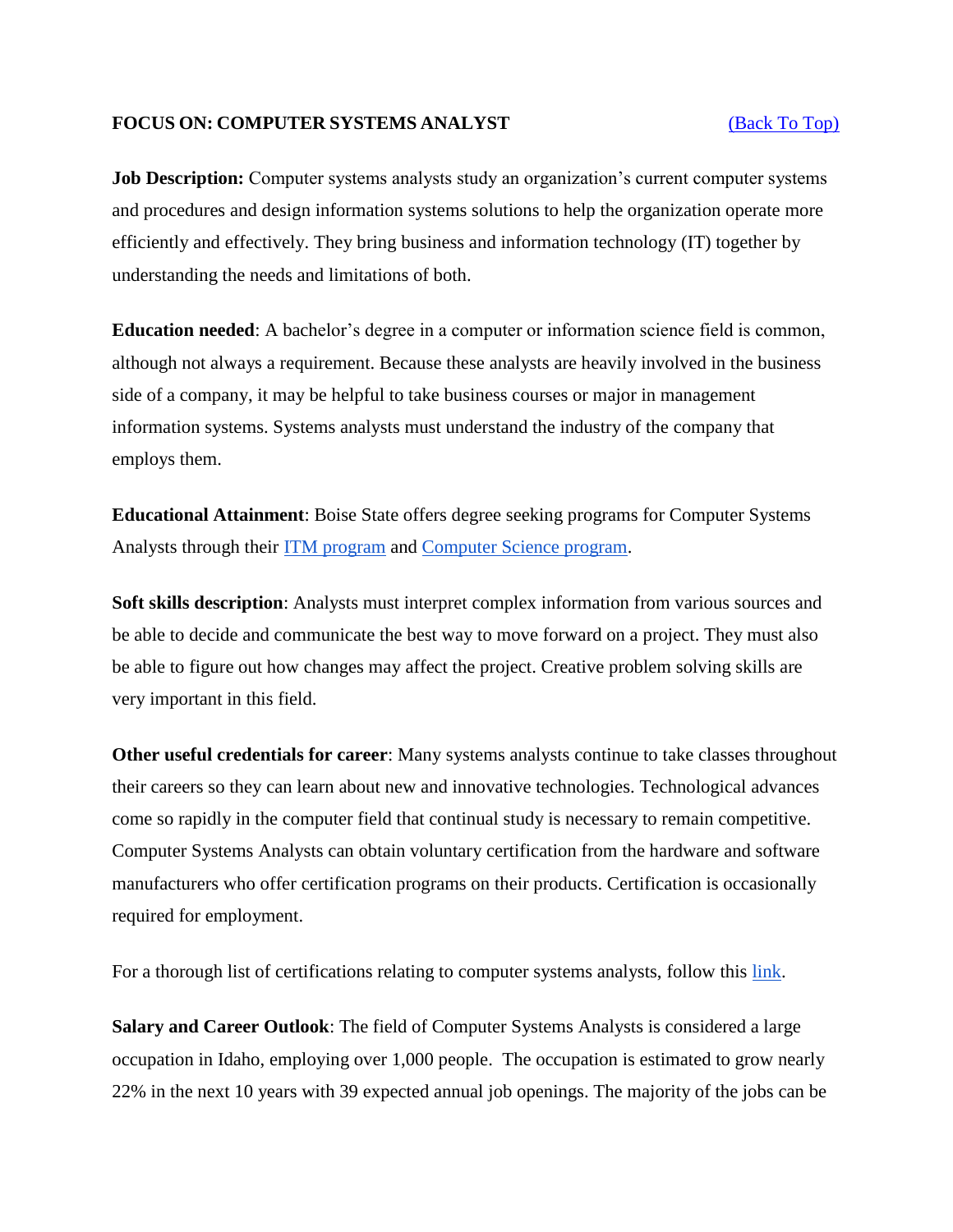found in the Boise metropolitan area, but are also dispersed throughout Idaho. The annual median salary in Idaho is \$91,000 but varies considerably depending on the category of software development.

#### **4. INFORMATION SUPPORT AND SERVICES** [\(Back To Top\)](#page-0-0)

#### **FOCUS ON: COMPUTER USER SUPPORT SPECIALIST**

Computer user support specialists help coworkers or people who bought their companies' products. They provide technical assistance to computer users by answering questions or resolving computer problems for clients in person, via telephone, or electronically. They may provide assistance concerning the use of computer hardware and software, including printing, installation, word processing, electronic mail, and operating systems.

**Education needed:** Because of the wide range of skills used in different computer support jobs, there are many paths into the occupation. A bachelor's degree is required for some computer support specialist positions, but an associate's degree or postsecondary classes may be enough for others.

Positions that are more technical are likely to require a degree in a field such as computer science, engineering, or information science, but for others, the applicant's field of study is less important. To keep up with changes in technology, many computer support specialists continue their education throughout their careers.

**Educational Attainment:** The College of Western Idaho offers an Associate of Applied Science Degree for Computer Support Specialist, as well as an advanced and intermediate technical certificate. Follow this [link](http://cwidaho.cc/program/computer-support-specialist#overview) for more information.

**Soft skills description:** Customer service and listening skills are very important in this field. They must be patient and sympathetic when dealing with client needs. Computer Support Specialists must communicate technical solutions in a way nontechnical people can understand. Reason and problem solving skills are very important in order to troubleshoot and resolve a wide range of computer and technical issues customers may have.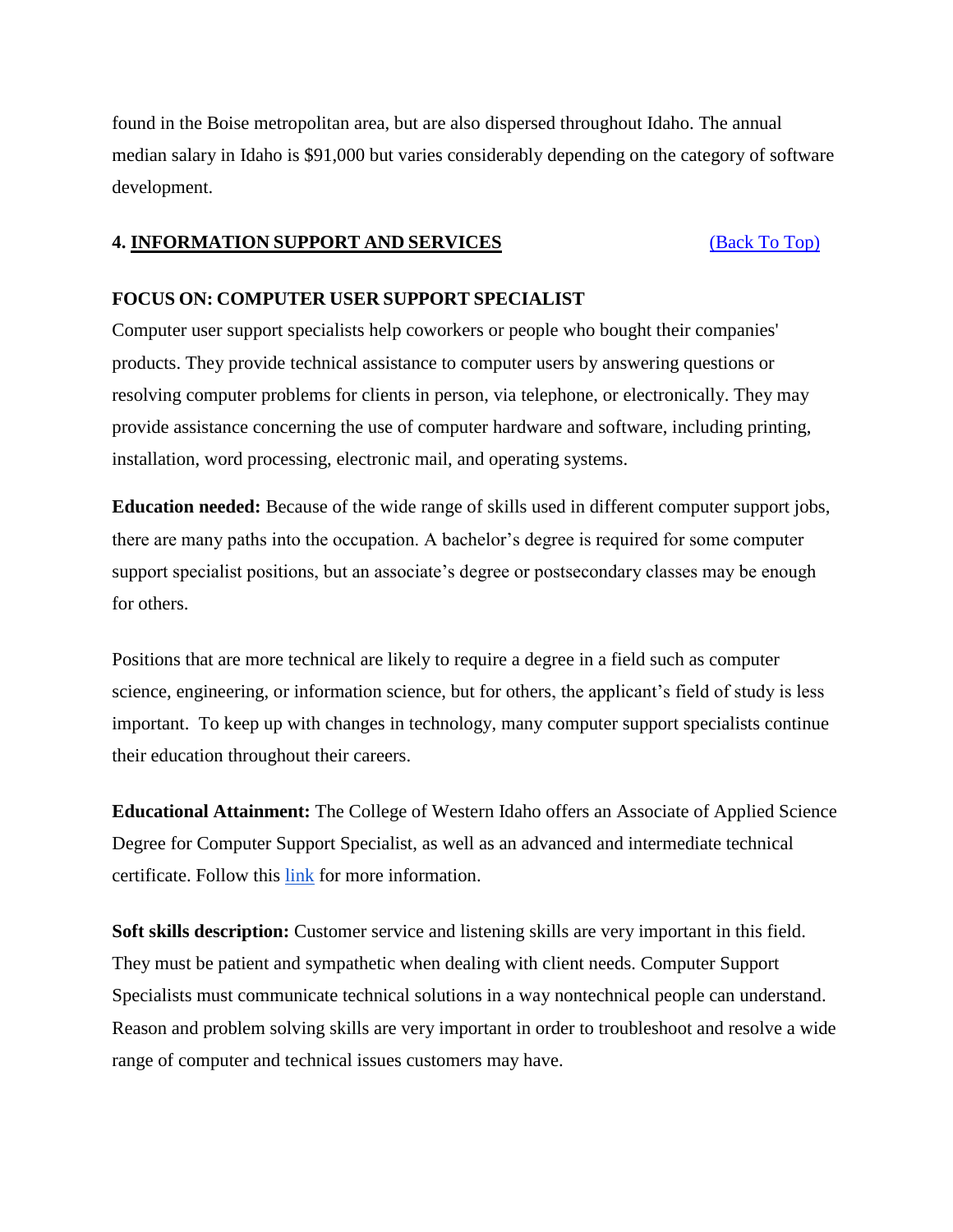**Other useful credentials for career:** Certification programs are generally offered by vendors or from vendor-neutral certification providers. Certification validates the knowledge of and best practices required by computer support specialists. Companies may require their computer support specialists to hold certifications in the products the companies use.

For a thorough list of certifications relating to computer user support specialists, follow thi[s](http://www.careeronestop.org/toolkit/training/find-certifications.aspx?keyword=Computer%20User%20Support%20Specialists&direct=0) [link.](http://www.careeronestop.org/toolkit/training/find-certifications.aspx?keyword=Computer%20User%20Support%20Specialists&direct=0)

**Salary and Career Outlook:** The field of Computer User Support Specialist is considered a very large occupation in Idaho, employing nearly 2,500 people. The occupation is estimated to grow nearly 17% in the next 10 years with 80 expected annual job openings. The majority of the jobs can be found in the Boise metropolitan area, but are also dispersed throughout Idaho. The annual median salary in Idaho is \$40,000.

#### **FOCUS ON: WEB DEVELOPER** [\(Back To Top\)](#page-0-0)

Web developers design and create websites. There are 3 main employment outlets:

*Back-end web developers* are responsible for the overall technical construction of the website. They create the basic framework of the site and ensure that it works as expected.

*Front-end web developers* are responsible for how a website looks. They create the site's layout and integrate graphics, applications, and other content.

*Webmasters* maintain websites and keep them updated.

**Education needed**: Educational requirements for web developers range from a high school diploma to a bachelor's degree. An associate's degree in web design or related field is the most common requirement. However, for more technical developer positions, such as back-end web developers, some employers prefer workers who have at least a bachelor's degree in computer science, programming, or a related field.

Web developers need to have a thorough understanding of HTML programming. Many employers also want developers to understand other programming languages, such as JavaScript or SQL, as well as have some knowledge of multimedia publishing tools, such as Flash.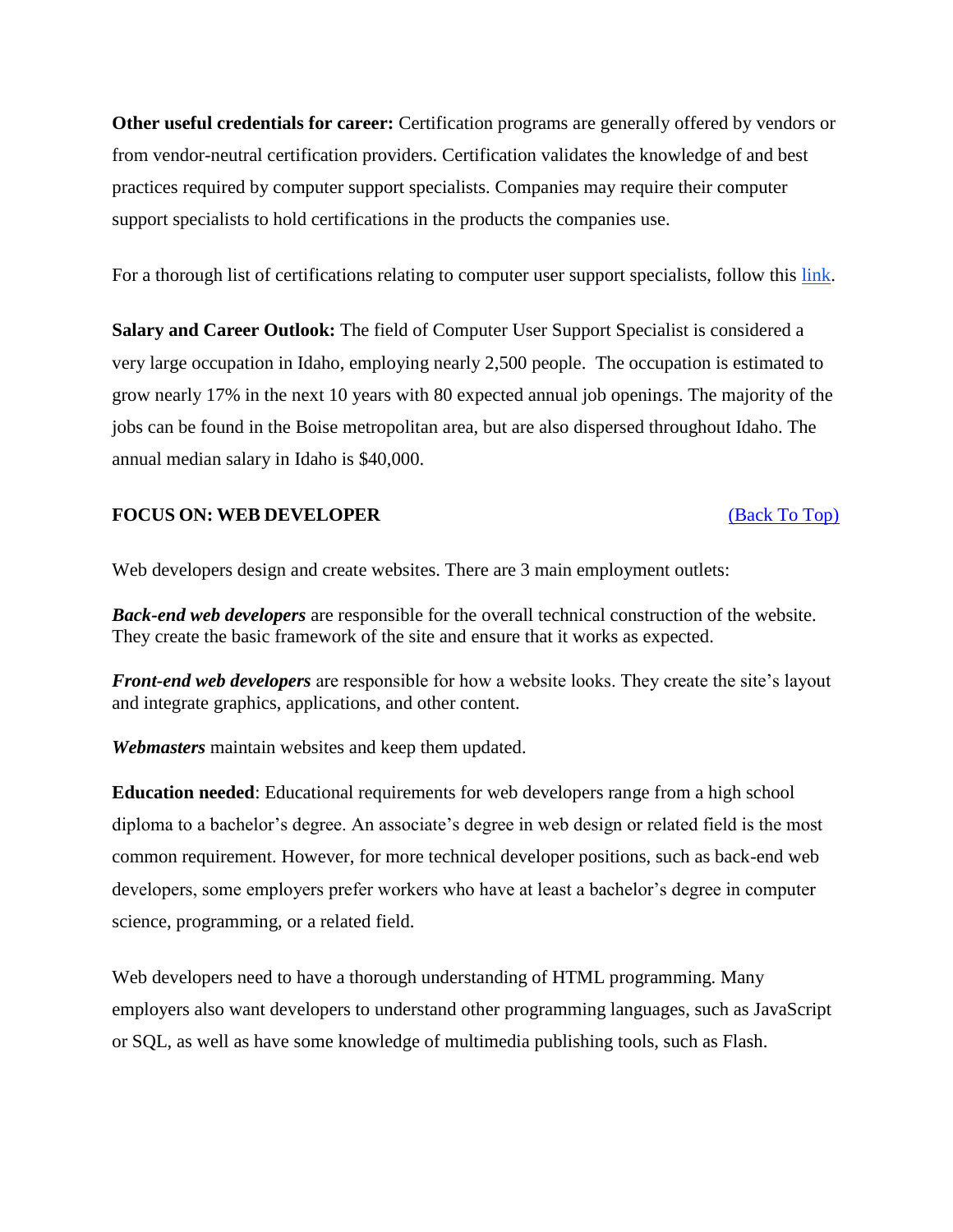**Educational Attainment**: The College of Western Idaho offers an Associate degree and an Advanced Technical Certificate in Software Development, which includes a thorough web development curriculum. For more information follow this [link.](http://cwidaho.cc/program/software-development#overview)

Boise State University offers a Bachelor degree in Information Technology Management that will prepare web developer for employment opportunitie[s](https://cobe.boisestate.edu/itscm/majors-and-courses/it-management/). For more information follow this [link.](https://cobe.boisestate.edu/itscm/majors-and-courses/it-management/)

**Soft skills description**: Web development requires a great deal of concentration with the ability to sit at a computer and write code for long periods of time. Being detail oriented and creative are also a necessity in order to fulfill client needs in a timely fashion.

**Other useful credentials for career**: Throughout their career, web developers must keep up to date on new tools and computer languages. For a thorough list of certifications relating to web development, follow thi[s](http://www.careeronestop.org/toolkit/training/find-certifications.aspx?keyword=Web%20Developers&direct=I) [link.](http://www.careeronestop.org/toolkit/training/find-certifications.aspx?keyword=Web%20Developers&direct=I)

**Salary and Career Outlook**: The field of web development is considered a large occupation in Idaho, employing 800 people. The occupation is estimated to grow nearly 20% in the next 10 years with about 30 expected annual job openings. The majority of the jobs can be found in the Boise metropolitan area, but are also dispersed throughout Eastern and Northern Idaho. The annual median salary in Idaho is \$38,000.

#### **FOCUS ON: INFORMATION SECURITY ANALYST** [\(Back To Top\)](#page-0-0)

Information security analysts plan and carry out security measures to protect an organization's computer networks and systems. They install and use software, such as firewalls and data encryption programs, to protect sensitive information. Additionally, they train staff on how to use security software and properly use computers to prevent security problems. IT security analysts are heavily involved with creating their organization's disaster recovery plan, a procedure that IT employees follow in case of emergency.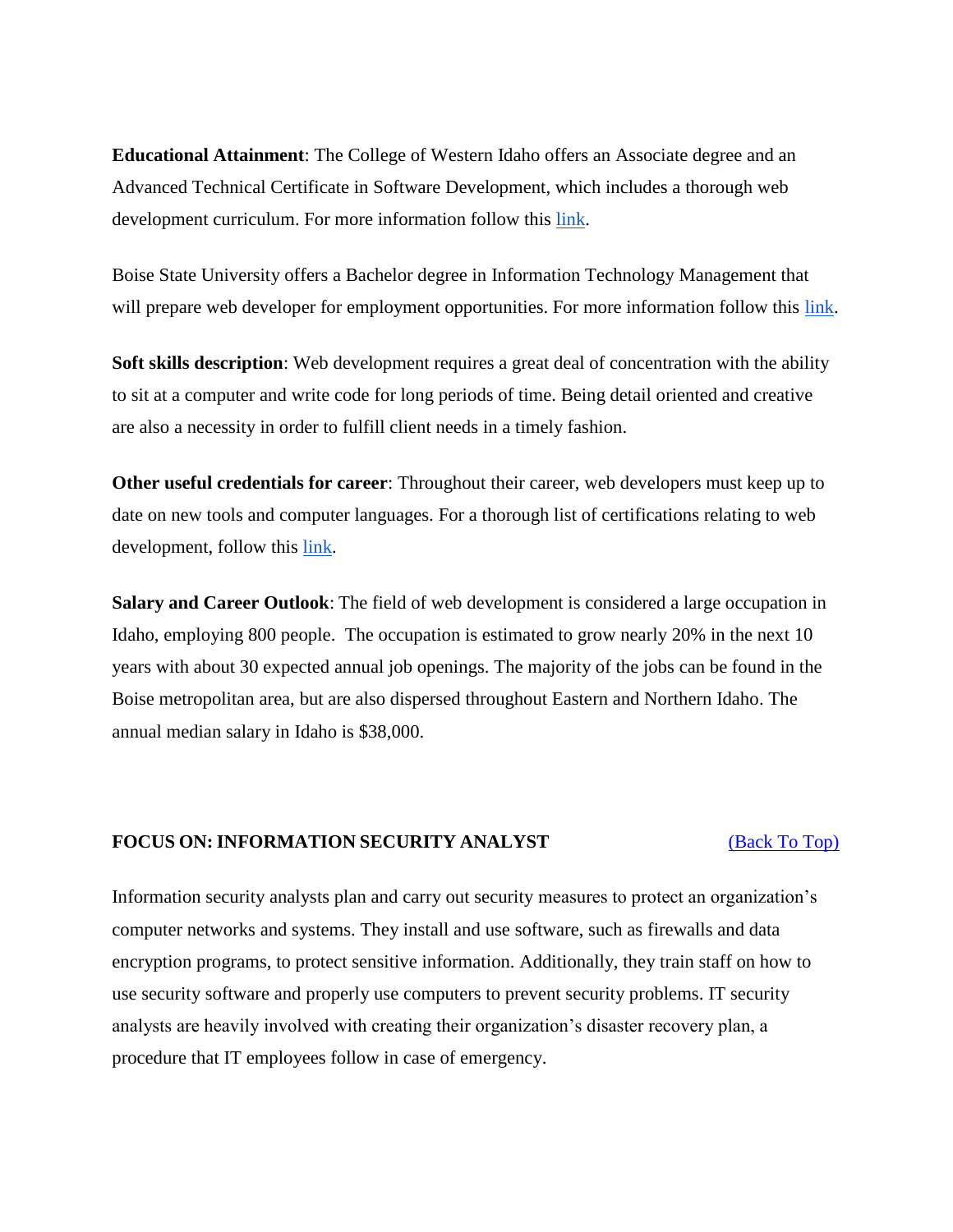**Education needed:** Information security analysts usually need at least a bachelor's degree in computer science, programming, or a related field. As information security continues to develop as a career field, many schools are responding with information security programs for prospective job seekers. These programs may become a common path for entry into the occupation. Currently, a well-rounded computer education is preferred.

Employers of information security analysts sometimes prefer applicants who have a Master's of Business Administration (MBA) in information systems. Programs offering the MBA in information systems generally require 2 years of study beyond the undergraduate level and include both business and computer-related courses.

Information security analysts generally need to have previous experience in a related occupation. Many analysts have experience in an information technology department, often as a network or systems administrator. Some employers look for people who have already worked in fields related to the one in which they are hiring. For example, if the job opening is in database security, they may look for a database administrator. If they are hiring in systems security, a computer systems analyst may be an ideal candidate.

**Educational Attainment:** The College of Western Idaho offers an Associate of Applied Science in Information Security and Digital Forensics, as well as, an Advanced Technical Certificate in Information Security and Digital Forensics. For more information, follow the [link.](http://cwidaho.cc/program/information-security-and-digital-forensics#overview)

Boise State University offers a bachelor's in computer science with an emphasis in cybersecurity. For more information, follow the [link.](https://registrar.boisestate.edu/undergraduate/program-list/p-compsci/) They also offer a bachelor's in Information Technology Management in which information security is incorporated into the program, although it is not emphasized. For more information, follow the [link.](https://cobe.boisestate.edu/itscm/majors-and-courses/it-management/)

**Soft skills description:** Information security analysts need excellent analytical and problem solving skills in order to assess risk, improve protocols, uncover and fix flaws in computer systems and networks, and respond to security alerts. They are detailed oriented and inventive in order to anticipate information security risks and implement new ways to protect their organization's computer systems and networks.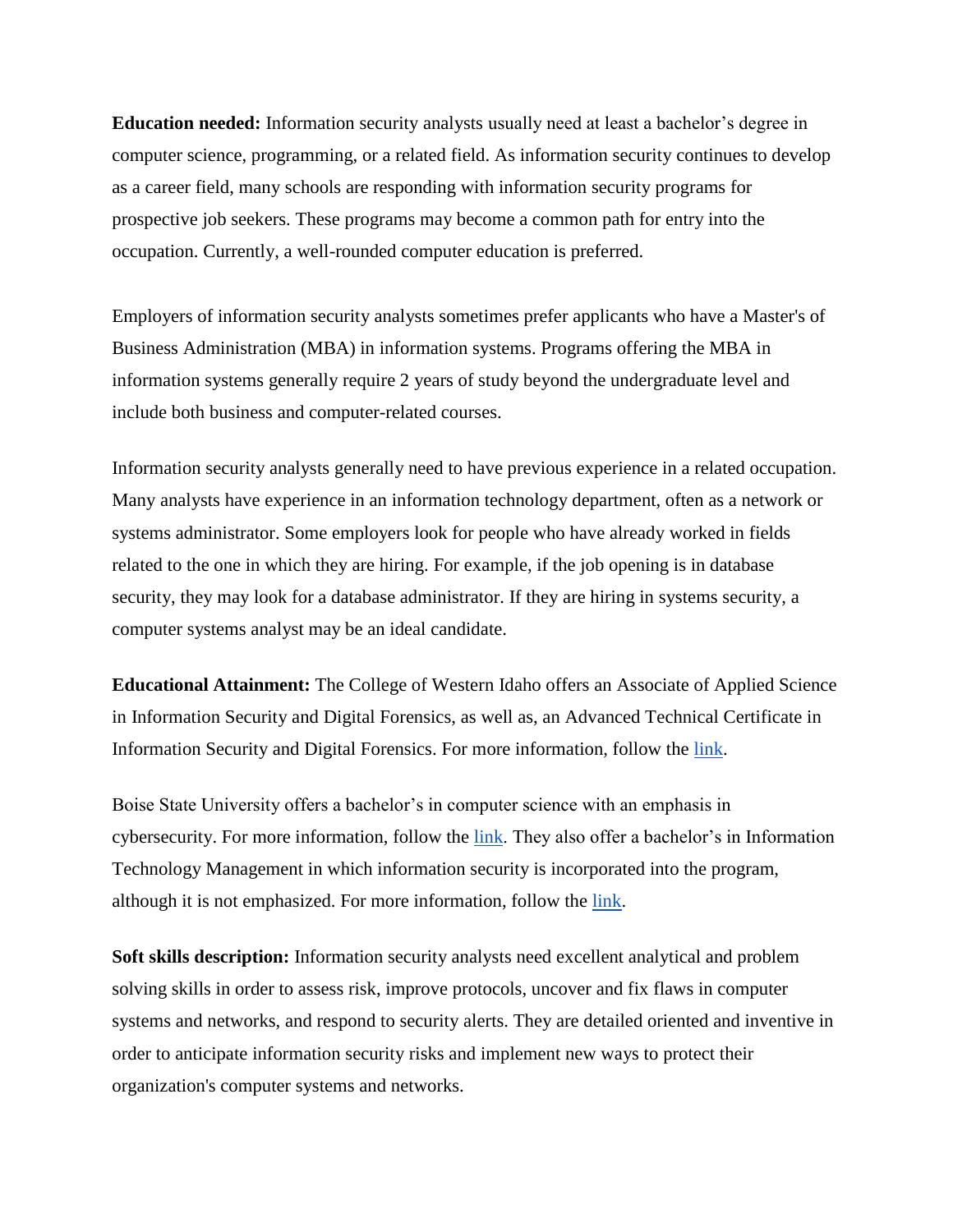**Other useful credentials for career:** There are a number of information security certifications available, and many employers prefer job candidates to have one. Certification validates the knowledge and best practices required from information security analysts. Some are general information security certificates, such as the Certified Information Systems Security Professional, and others have a narrow focus, such as penetration testing or systems auditing.

**Salary and Career Outlook:** The field of information security analysts is considered a small occupation in Idaho, employing 200 people. The occupation is estimated to grow over at a very fast 35% in the next 10 years, with 10 expected annual job openings. Nearly all of the jobs can be found in the Boise metropolitan area. The annual median salary in Idaho is \$85,000.

### **5. IN-DEMAND IT CERTIFICATIONS AND SKILLS** [\(Back To Top\)](#page-0-0)

[Th](#page-0-0)e following lists are the most popular IT certifications and skills employers are looking for. These certifications and skills do not represent all certifications and skills available and are not required, but rather reflect the types of certifications and skills employers' desire.

## *In-Demand Certifications*

## *A. Cross Industry Certifications In-Demand*

Network certifications cover automated business processes and the most popular network certifications are from Cisco Systems and Microsoft. Cisco Systems and Microsoft certifications are important for systems and network engineers only, as these jobs typically require these certifications.

Cisco Systems Career Certifications: Cisco Systems offers five levels of network certification for its network. The certification levels range from Entry, Associate, Professional, Expert, to Architect.

- The Entry-level CCENT (Cisco Certified Entry Networking Technician)
- The Associate-level CCNA (Certified Cisco Network Associate)
- The Professional-level CCNP (Certified Cisco Network Professional)
- $\bullet$  (LAN and WAN)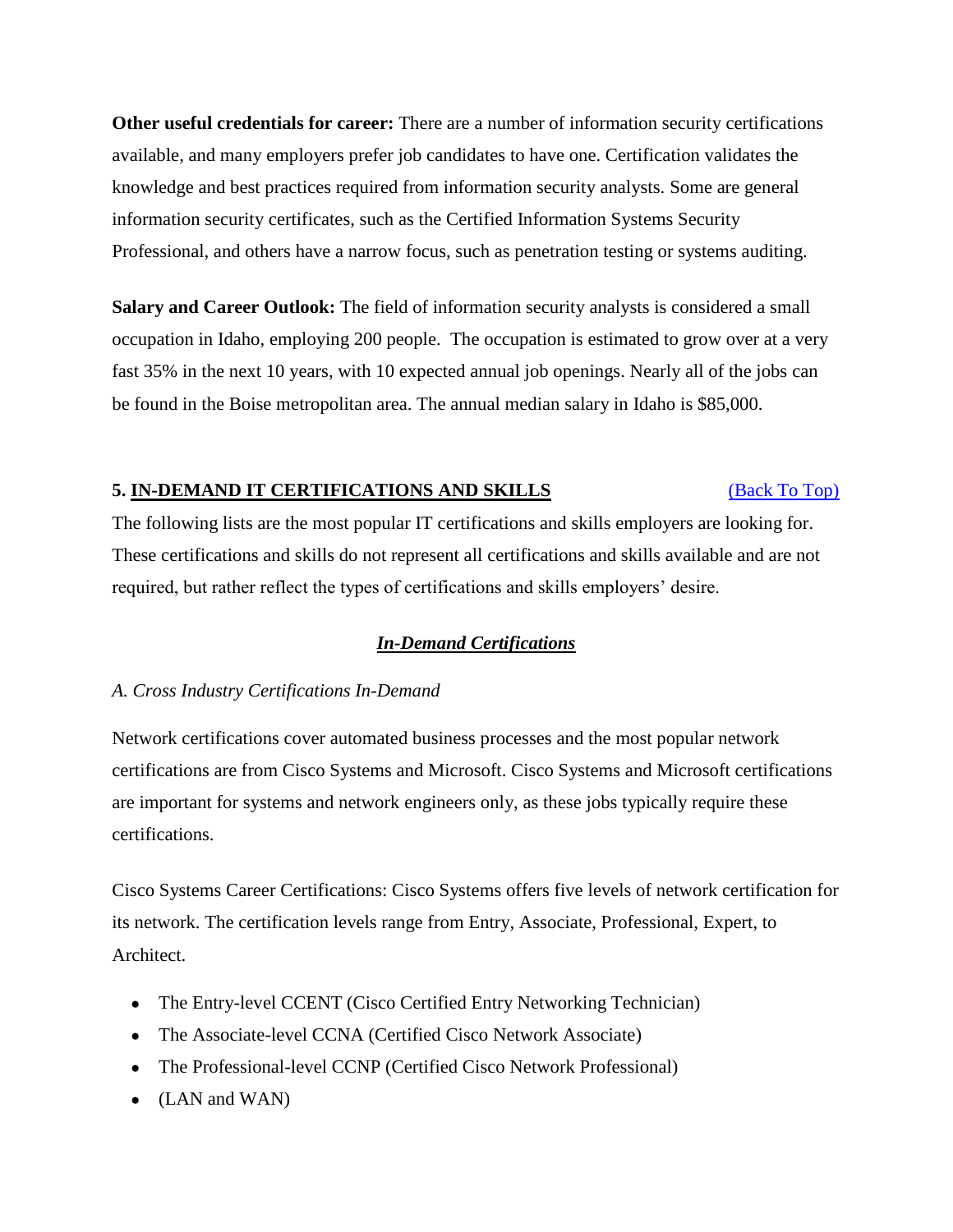• The Expert-level CCIE (Certified Cisco Internetwork Professional)

Microsoft Career Certificates: Microsoft offers three levels of network certifications for its network. The certification levels range from Associate, Expert, to Master.

- The Associate-level MCSA (Microsoft Certified Solutions Associate)
- The Expert-level MCSE (Microsoft Certified Solutions Expert)
- The Master-level MCSM (Microsoft Certified Solutions Master)

## *In-Demand Skills*

While the following skills and technologies are helpful for jobseekers to have, these skills are not required and the technologies are most useful for jobseekers to learn via internships or other hands-on experience. While helpful, theoretical knowledge alone is not enough, because an individual will be competing with others who have hands-on experience.

## *B. Cross Industry Skills In-Demand*

Software and Web Development: Software and web development are the most desired skills in demand. While there are no universal recommended certifications in the development field, there are many skills and programs an individual can acquire on their own, including coding and mobile application development.

- For Software Developers:  $C/C++$  coding languages
- For Web Developers: At the moment, important technologies to learn are HTML5 and other various programming languages such as Java and Python.

Knowledge of mobile application programs such as [Android Certified Application](http://www.androidatc.com/pages-16/Android-Certified-Application-Developer)  [Developer](http://www.androidatc.com/pages-16/Android-Certified-Application-Developer) and [MCSD: Windows Store Apps](https://www.microsoft.com/en-us/learning/mcsd-windows-store-apps-certification.aspx) are suggested to develop mobile applications on iPhone and Android devices.

Cloud Computing Position: The ability to provide applications and services over the internet from all over the world, is another skill in demand.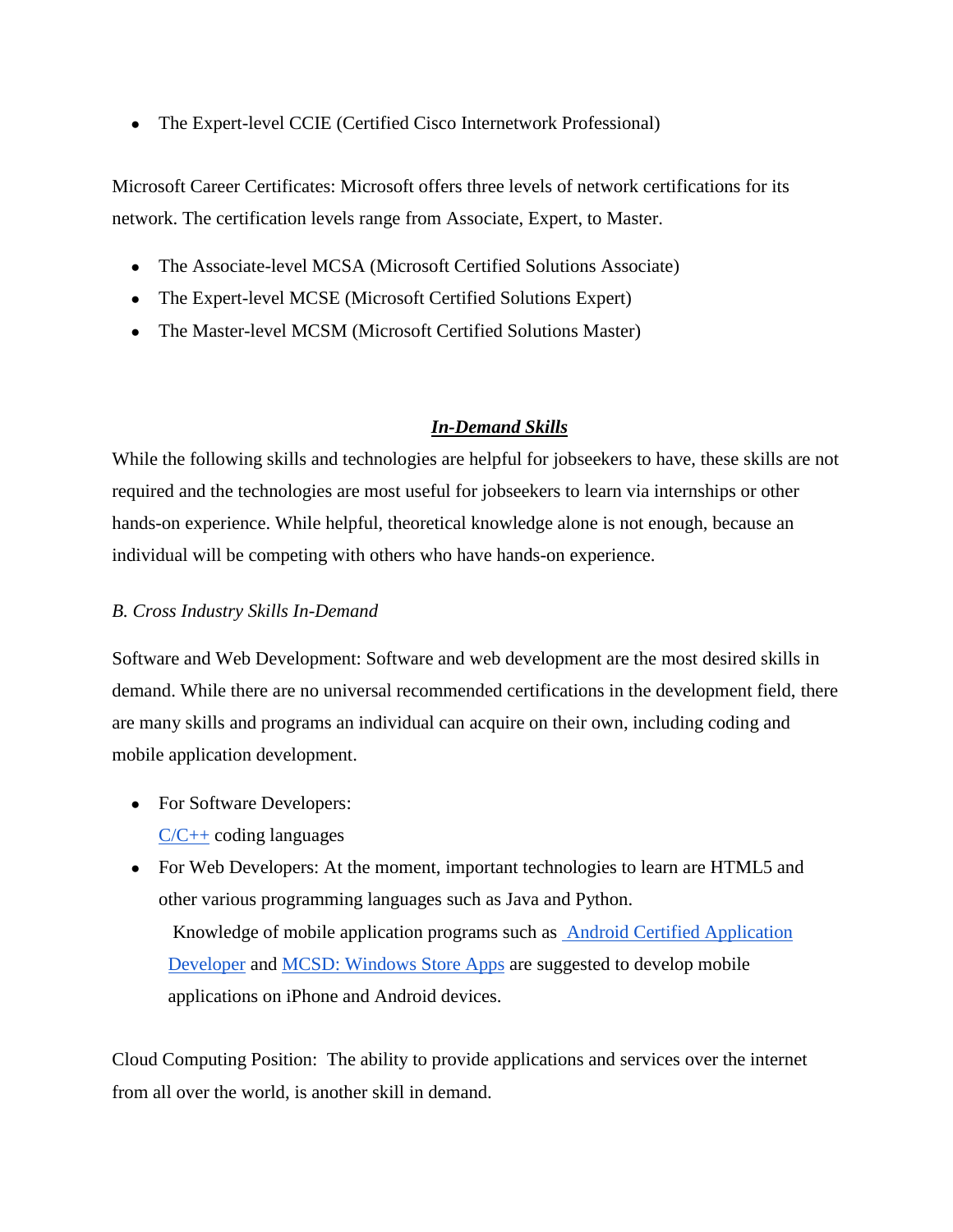# [Amazon Web Services](https://aws.amazon.com/certification/) **[Oracle](http://education.oracle.com/pls/web_prod-plq-dad/db_pages.getpage?page_id=3)**

Business Management: Knowledge of Customer Relationship Management (CRM) and Enterprise Resource Planning (ERP) skills are in high demand across the IT system. CRM systems manage a company's interactions with current and future customers while ERP systems integrate internal and external management of information across an entire organization. Popular CRM and ERP programs include [Red Hat](https://www.redhat.com/en/services/certification/rhcjd)

[Salesforce.com](http://certification.salesforce.com/developers)

## **5. IMPORTANT LINKS** [\(Back To Top\)](#page-0-0)

## GENERAL OCCUPATION INFORMATION:

• Several articles on IT are available from the Occupational Outlook Handbook from the [Bureau of Labor Statistics](http://www.bls.gov/ooh/computer-and-information-technology/home.htm) under Professional Occupations

## FACE-TO-FACE USER COMMUNITIES:

• IT-related groups currently hold regular meetings in Idaho via [Meet](http://www.meetup.com/) U[p](http://www.meetup.com/)

## JOB SEARCH TOOLS:

- [Salary](http://www.salary.com/) research tool
- [Job board gathering posts](http://www.indeed.com/) from multiple job sites, including tech sites: Dice and ComputerJobs.com (set up filters and email alerts to minimize your time online).

## **6. TIPS FOR IT PROFESSIONALS** [\(Back To Top\)](#page-0-0)

## KNOW MARKET RATES AND OPPORTUNITIES

Research job titles and salaries for your field.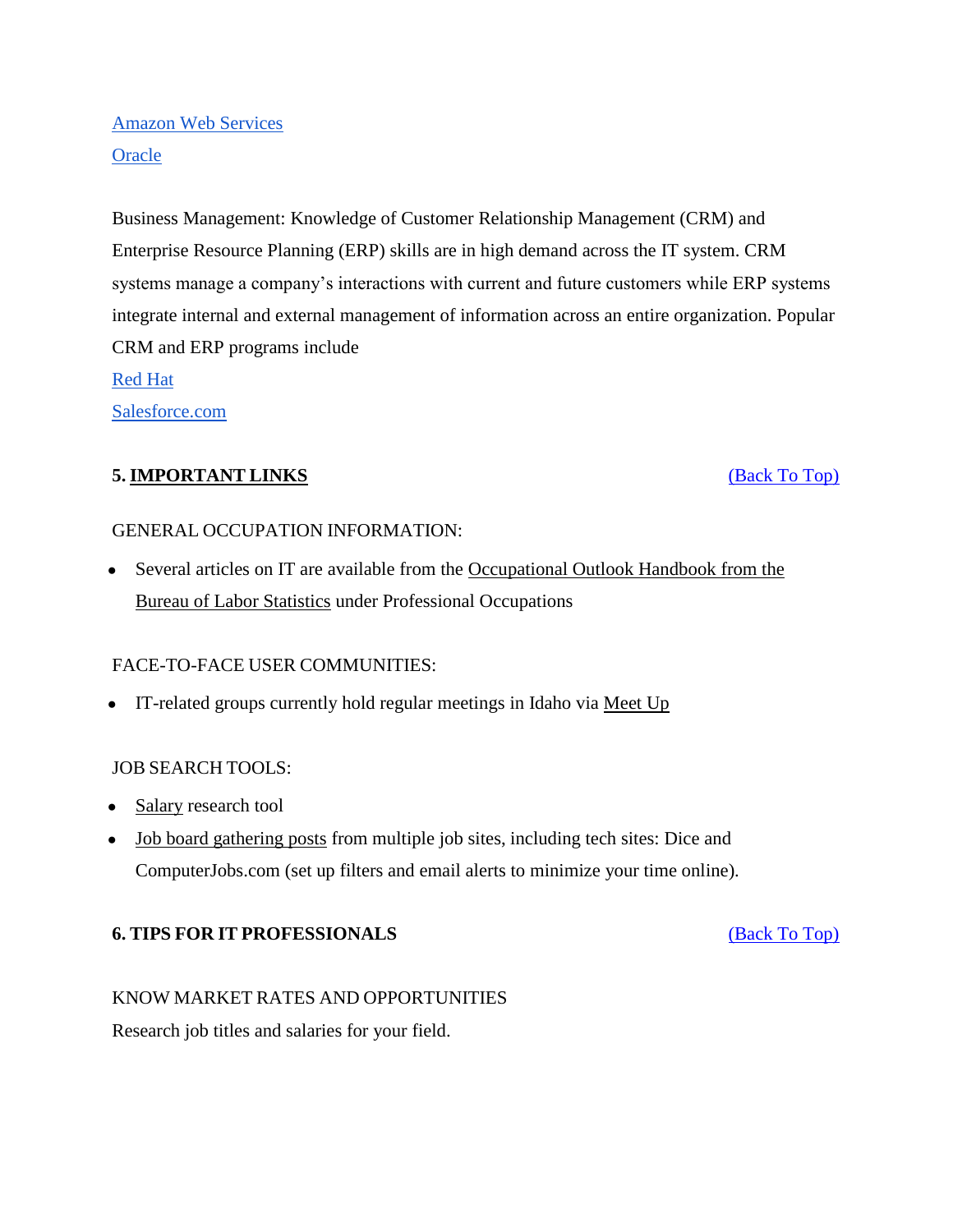## ACCEPT CONTRACT AND TEMPORARY WORK

This will give you an opportunity to see and be seen in a variety of workplaces, which can often lead to permanent job offers.

### KEEP UP WITH TECHNOLOGY

Be able to describe every current technology you've used: how, where, and when.

### PROVIDE TECHNICAL REFERENCES

- Use an IT manager, rather than a Human Resources manager, as a reference from an earlier job: the IT Manager will be able to communicate more specific technical details about your work.
- Get a 'portfolio' together ask earlier employers for permission to show applications you developed for them.

#### BE PROFESSIONAL

Technical skills are easy to verify. In interviews, therefore, concentrate on your professional appearance and behavior, your ability to communicate, and your organization and preparedness.

#### MINIMIZE TIME ONLINE

Internet job boards can waste time and are not as important as making face-to-face connections through networking or temporary and contract work. If you do use job boards, look for specialty sites (an IT-specific job board). Make sure you target your resume carefully and take the time to respond only to close matches. You can also use a site like [www.indeed.com](http://www.indeed.com/) to search job postings across many job sites. Another method is to set up email alerts for key words and filters (e.g., salary, distance) to target your job search.

#### NETWORK

Look for area meetings of different user groups: C#, SharePoint, Content Management Systems. The sit[ewww.meetup.com](http://www.meetup.com/) has many active groups, most at no cost, that bring together not just IT but business owners; you can also organize your own group.